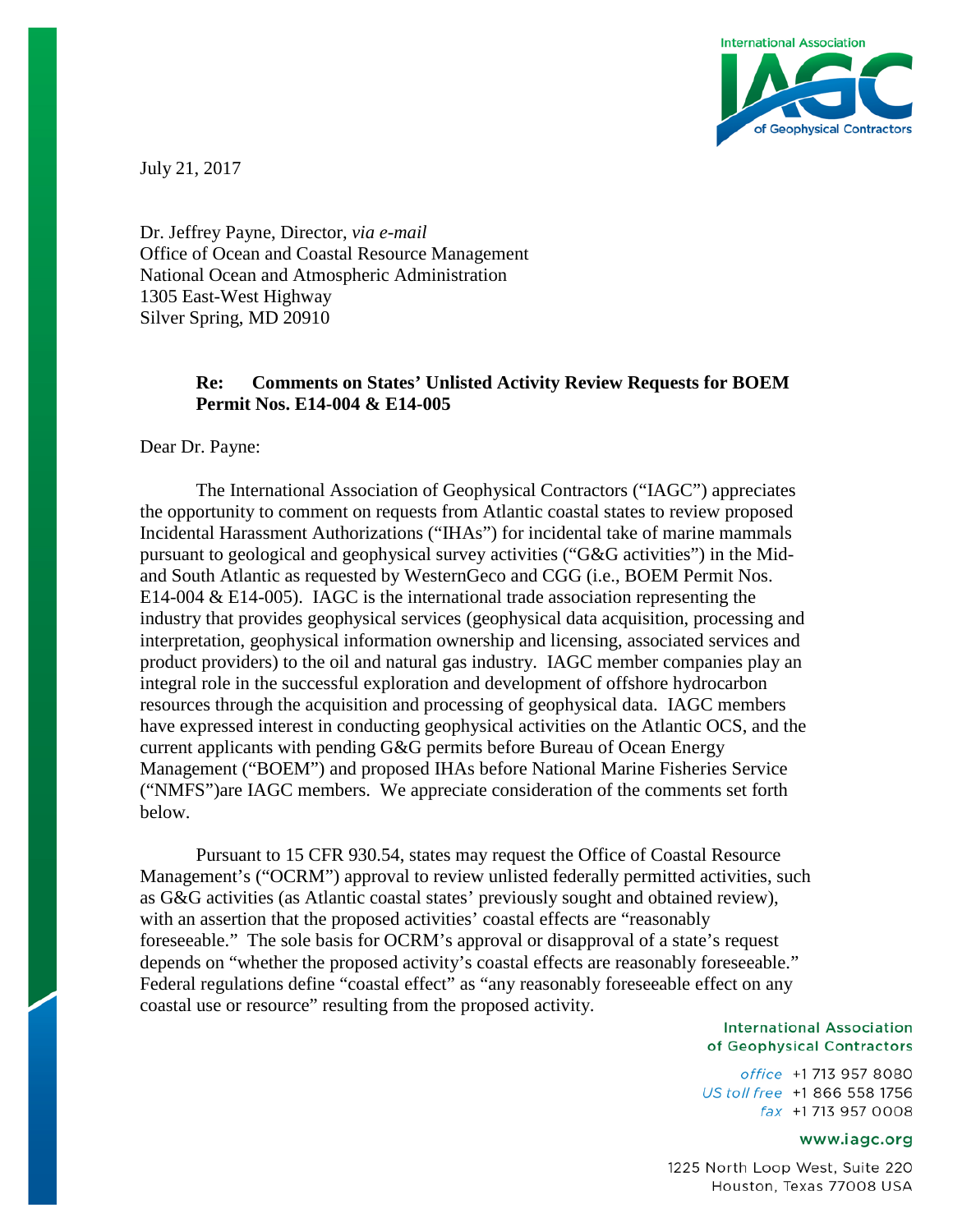In their requests for review, the states assert concerns regarding presumed environmental effects to marine mammal populations as well as commercial and recreational activities. IAGC's members take concerns related to the potential impact of their surveys seriously and are committed to conducting their operations in an environmentally responsible manner. Experience shows that seismic activities, tourism, fisheries, and marine life can and do coexist successfully.<sup>[1](#page-1-0)</sup> However, the proposed activity under review is NMFS' authorization of incidental take of marine mammals pursuant to the Marine Mammal Protection Act, *not* authorization of the underlying activity to conduct geophysical surveys which is permitted by BOEM. As such, OCRM's approval or disapproval of a state's request must be limited to whether NMFS' proposed authorization of incidental take of marine mammals poses reasonably foreseeable coastal effects. Atlantic coastal states, including Delaware and Maryland, previously sought and obtained review of pending BOEM permits to ensure consistency of the proposed G&G activities with their coastal uses and resources.

Further, there is a question whether the states have missed the window to make a consistency review request as the States' requests are arguably late and have been waived. 15 CFR 930.54(a)(1) requires the State agency to provide notification to "Federal agencies, applicants, and the Director . . . within 30 days from notice of the license or permit application, that has been submitted to the approving Federal agency, otherwise the State agency waives its right to review the unlisted activity." The 30-day window to make a consistency review request began when the IHA authorizations were submitted to, and deemed complete by, the NMFS Office of Protected Resources. In addition, the states had constructive notice of the requests when the IHA applications were made available to the public on NMFS' website.

According to the June 6, 2017 NMFS' Federal Register Notice of Proposed IHAs, WesternGeco submitted their initial request for authorization on March 3, 2015, with a revised request that NMFS determined "adequate and complete" on February 17, 2016, and constructive notice was provided by publication to NMFS' website in February 2016. CGG submitted its initial request for authorization on December 21, 2015, followed by revised versions with a final revision filed on May 26, 2016. *See* 82 Fed. Reg. 26,244 (June 6, 2017). It appears the initial publication CGG's request was provided on NMFS' website on June 1, 2017. Maryland and Delaware filed their requests for unlisted activity review on July 6, 2017, more than 30 days after constructive notice and publication of both requests for authorization on NMFS' website.

Important to note, CGG's proposed Atlantic 2D Seismic Program, shown in Figure 1 below, extends from Georgia to Virginia and consists of 53 lines in a 20 km (12

<span id="page-1-0"></span> <sup>1</sup> *See, e.g.,* BOEM, *Final EIS for Gulf of Mexico OCS Oil and Gas Eastern Planning Area Lease Sales 225 and 226,* at 2-22 (2013) ("Within the [Central Planning Area], which is directly adjacent to the [Eastern Planning Area], there is a long-standing and well-developed OCS program (more than 50 years); there are no data to suggest that activities from the preexisting OCS Program are significantly impacting marine mammal populations.").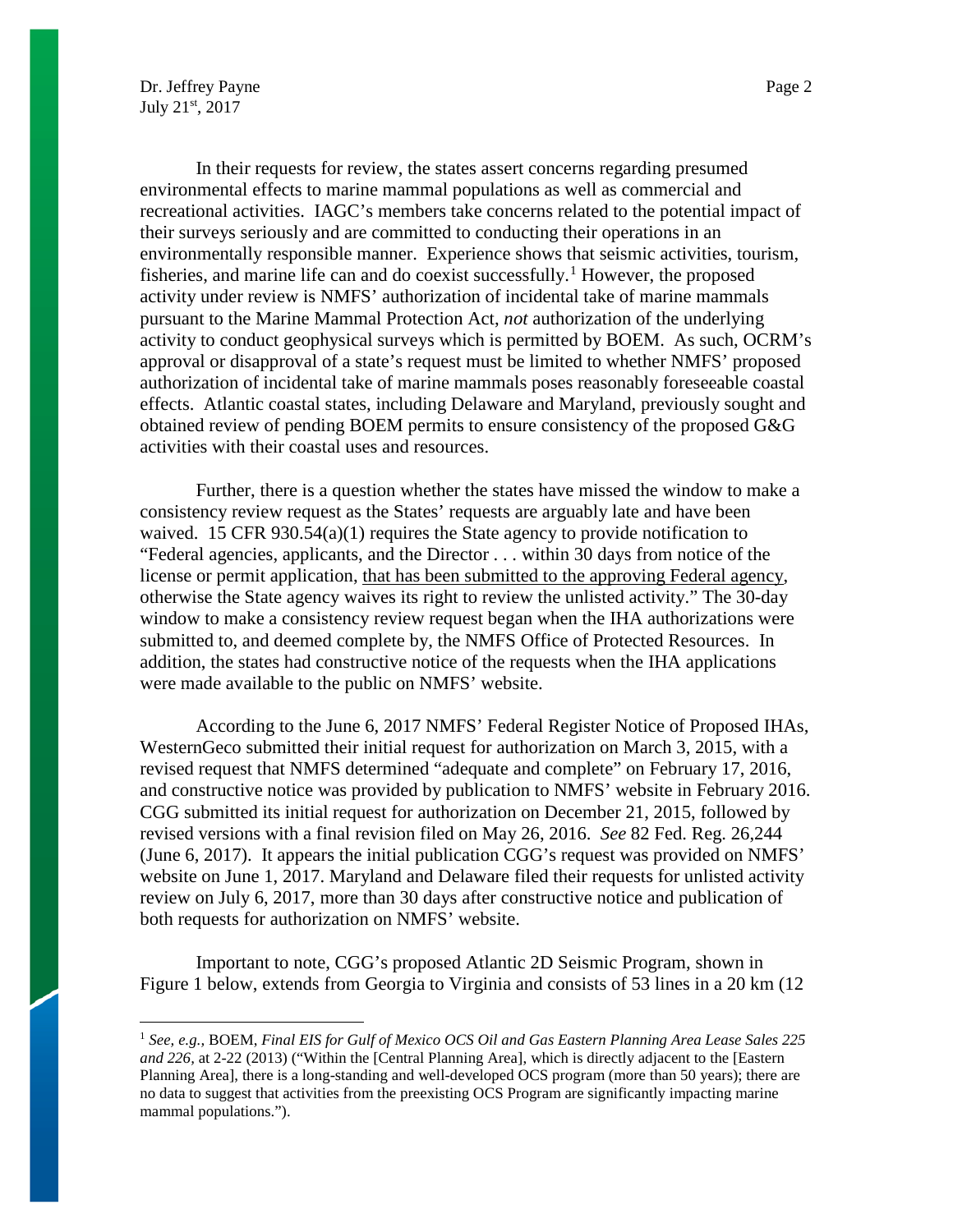mi) by 20 km (12 mi) orthogonal grid totaling an area of 28,670 line-km and therefore does not cross the administrative territory of Maryland and Delaware. Seismic activities will be carried out a minimum of 80 km (50 mi) from shore in water depths ranging between 100 m (328 ft) to over 5,000 m (16,404 ft). Specifically, the survey area is around 104 km (64 mi) from Maryland's coast line and 134 km (84 mi) from Delaware's coast line.

## **I. DESCRIPTION OF PROPOSED ACTIVITY**

#### A. NMFS' Authorization of Incidental Take of Marine Mammals

As part of the permitting process for data acquisition on the Atlantic OCS, IAGC members have applied for coverage, in the form of IHAs issued pursuant to the MMPA for any incidental harassment of marine mammals. As a prerequisite to incidental take authorization, the MMPA requires the permitting agency to find that the authorized take will have no more than a "negligible impact" on marine mammals. 16 U.S.C. §  $1371(a)(5)(A)$ , (D). Under the MMPA, NMFS has the authority to grant or deny, or to reasonably condition, marine mammal take authorizations. However, NMFS lacks any authority to establish any presumptive caps or limits on the underlying activities. *See* 16 U.S.C. § 1371(a)(5)(A)(i) (Secretary "shall allow" incidental taking that meets applicable statutory standards). The proposed action under consideration for potential state consistency review is the incidental take authorization and not the underlying proposed G&G activities in the Atlantic OCS. *See Center for Biological Diversity v. Kempthorne,*  588 F. 3d 701 (9th Cir. 2009) (MMPA incidental take authorization only authorize incidental take, not the underlying activity).

On June 6, 2017, NMFS published notice of proposed IHAs, including in response to the two requests from WesternGeco and CGG that are the subject of the state's activity review, for the take of marine mammals incidental to geophysical surveys in support of hydrocarbon exploration in the Atlantic Ocean. Based, in part, on the extensive record of agency findings, observational data, and research regarding the potential effects of seismic survey activities on marine mammals in the Gulf of Mexico, the Arctic, and Cook Inlet, in which no significant effects on *any* marine mammal species or stock has been observed, the IAGC concurs with NMFS's finding that the Proposed IHAs will have a negligible impact on marine mammal species and stocks. IAGC's incorporates by reference, and provide as an attachment, the comment letter dated July 21, 2017, in response to NMFS' request for comments on the proposed IHAs.

For over 40 years, the federal government and academic scientists have studied the potential impacts of G&G activities on marine mammal populations and have concluded that any such potential impacts are insignificant. This conclusion has been publicly reaffirmed on multiple occasions by BOEM:

> To date, there has been no documented scientific evidence of noise from air guns used in geological and geophysical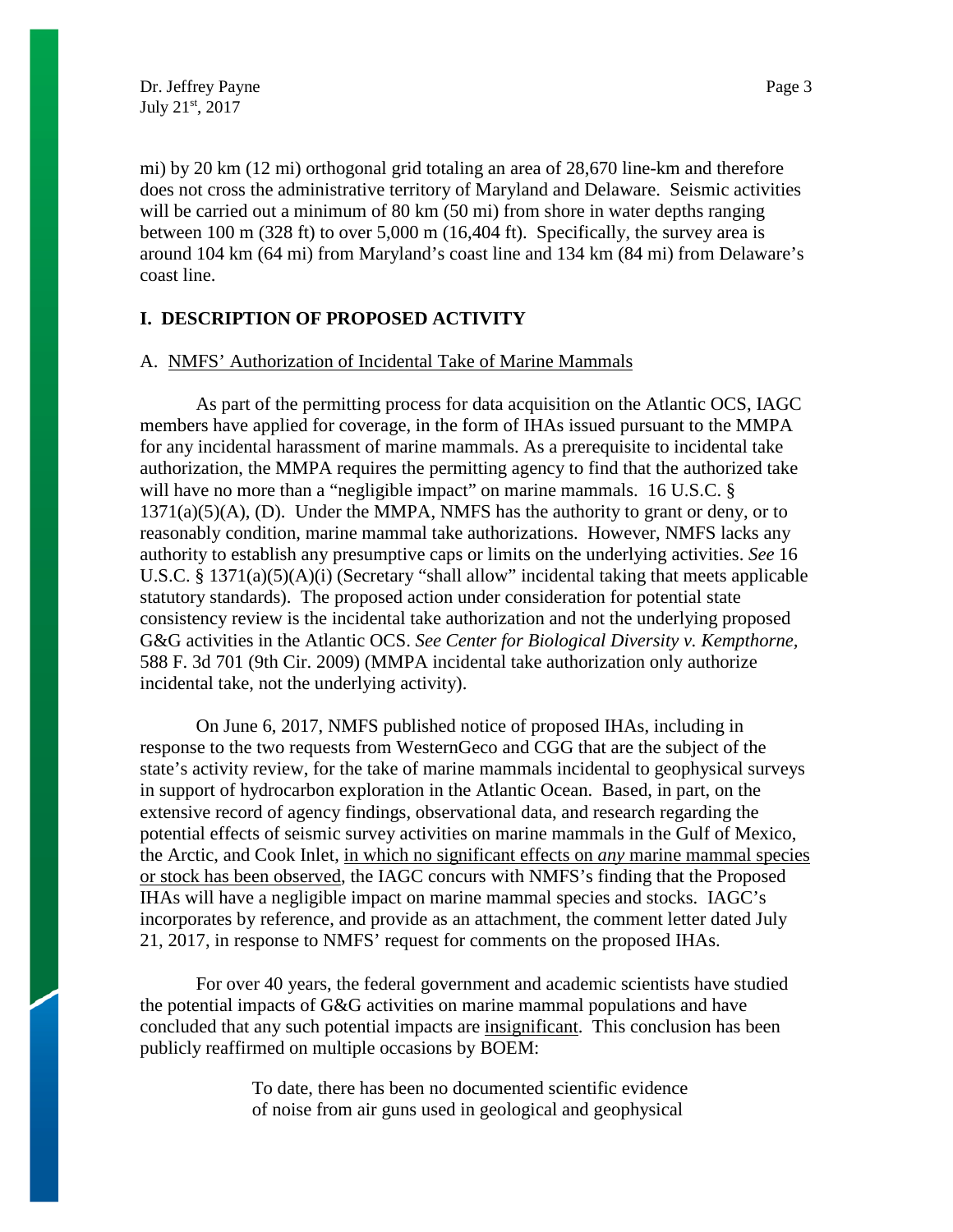(G&G) seismic activities adversely affecting marine animal populations or coastal communities. This technology has been used for more than 30 years around the world. It is still used in U.S. waters off of the Gulf of Mexico with no known detrimental impact to marine animal populations or to commercial fishing.

BOEM, Science Notes, <http://www.boem.gov/BOEM-Science-Note-August-2014/> (Aug. 22, 2014); *see also* BOEM, Science Notes, [https://www.boem.gov/BOEM-Science-Note-](https://www.boem.gov/BOEM-Science-Note-March-2015/)[March-2015/](https://www.boem.gov/BOEM-Science-Note-March-2015/) (Mar. 9, 2015) (there has been "no documented scientific evidence of noise from air guns used in geological and geophysical (G&G) seismic activities adversely affecting animal populations"). These statements accurately summarize the best available scientific information regarding the potential effects of G&G activities on marine mammals. There are no other data to the contrary.

Indeed, the history of formal assessments of offshore seismic activities demonstrates that levels of actual incidental take are far smaller than even the most balanced pre-operation estimates of incidental take.<sup>[2](#page-3-0)</sup> More than four decades of

<span id="page-3-0"></span> 2 *See, e.g.*, BOEM, *Final EIS for Gulf of Mexico OCS Oil and Gas Eastern Planning*

*Area Lease Sales 225 and 226*, at 2-22 (2013), http://www.boem.gov/BOEM-2013-200  $v1/$ 

("Within the CPA, which is directly adjacent to the EPA, there is a long-standing and well developed OCS Program (more than 50 years); there are no data to suggest that activities from the preexisting OCS Program are significantly impacting marine mammal populations."); BOEM, *Final EIS for Gulf of Mexico OCS Oil and Gas Western Planning Area (WPA) Lease Sales 229, 233, 238, 246, and 248 and Central Planning Area (CPA) Lease Sales 227, 231, 235, 241, and 247*, at 4-203 (v.1) (2012),

http://www.boem.gov/Environmental-Stewardship/Environmental-

Assessment/NEPA/BOEM-2012-019\_v1.aspx (WPA); *id*. at 4-710

(v.2), http://www.boem.gov/Environmental-Stewardship/Environmental-

Assessment/NEPA/BOEM-2012-019\_v2.aspx (CPA) ("Although there will always be some level of incomplete information on the effects from routine activities under a WPA proposed action on marine mammals, there is credible scientific information, applied using acceptable scientific methodologies, to support the conclusion that any realized impacts would be sublethal in nature and not in themselves rise to the level of reasonably foreseeable significant adverse (population-level) effects."); BOEM, *Final Supplemental EIS for Gulf of Mexico OCS Oil and Gas WPA Lease Sales 233 and CPA Lease Sale 231*, at 4-30, 4-130 (2013),

http://www.boem.gov/uploadedFiles/BOEM/BOEM\_Newsroom/Library/Publications/20 13/BOEM%202013-0118.pdf (reiterating conclusions noted above); MMS, *Final Programmatic EA, G&G Exploration on Gulf of Mexico OCS*, at III-9, II-14 (2004), http://www.nmfs.noaa.gov/pr/pdfs/permits/mms\_pea2004.pdf ("There have been no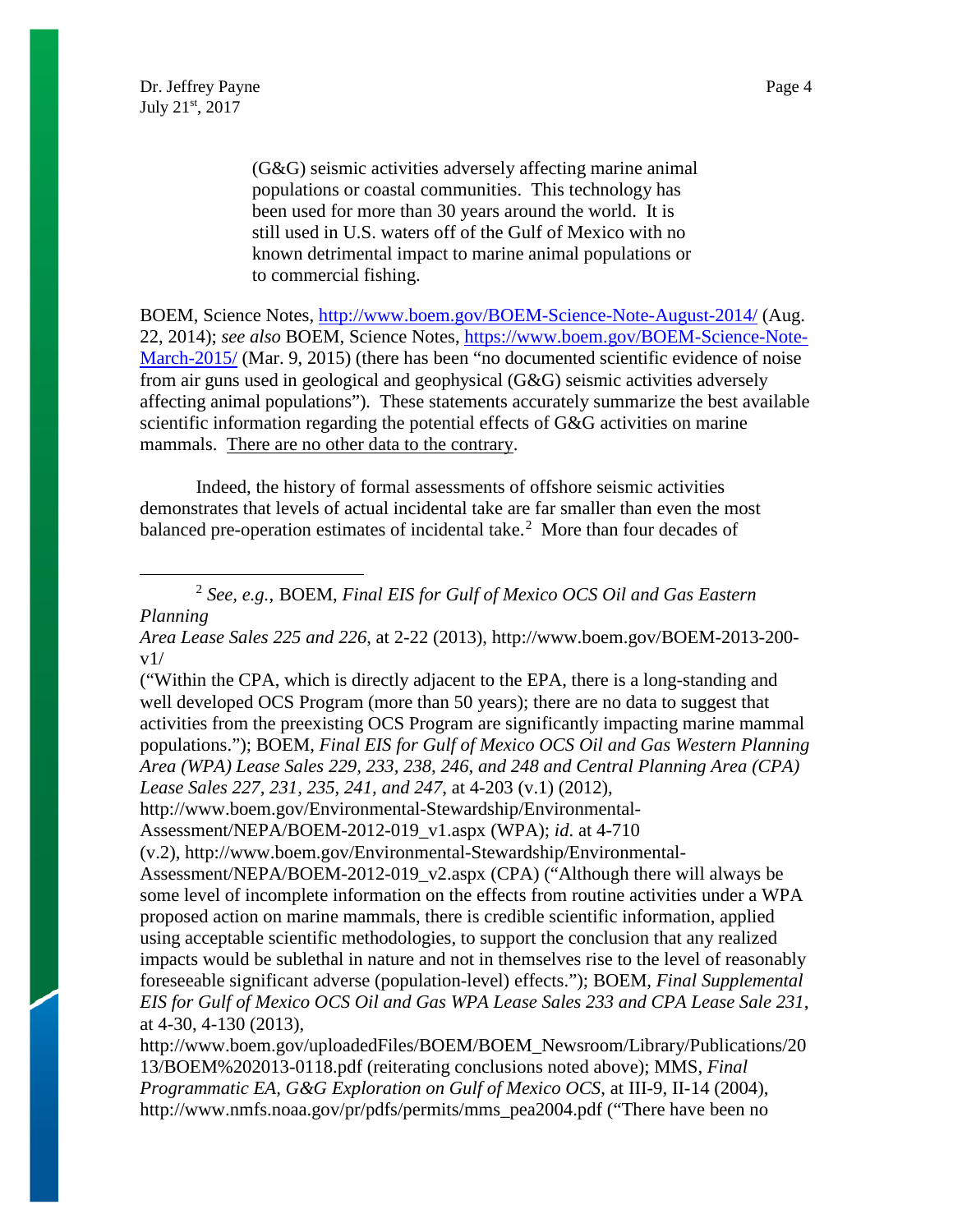$\overline{a}$ 

worldwide seismic surveying and scientific research indicate that the risk of physical injury to marine life from seismic survey activities is extremely low. For example, as BOEM concludes in its GOM DPEIS, "within the GOM, there is a long-standing and well-developed OCS [oil and gas] Program (more than 50 years) and there are no data to suggest that activities from the previous OCS Program are significantly impacting marine mammal populations." DPEIS at 4-77.<sup>[3](#page-4-0)</sup>

In addition, a 2016 report from the National Academy of Sciences, Ocean Studies Board (the "NAS Report"),<sup>[4](#page-4-1)</sup> makes the following findings regarding marine sound from seismic acoustic sources:

documented instances of deaths, physical injuries, or auditory (physiological) effects on marine mammals from seismic surveys."); *id.* at III-23 ("At this point, there is no evidence that adverse behavioral impacts at the local population level are occurring in the GOM."); LGL Ltd.,*Environmental Assessment of a Low-Energy Marine Geophysical Survey by the US Geological Survey in the Northwestern Gulf of Mexico,* at 30 (Apr.-May 2013), http://www.nmfs.noaa.gov/pr/pdfs/permits/usgs\_gom\_ea.pdf ("[T]here has been no specific documentation of TTS let alone permanent hearing damage, i.e., PTS, in freeranging marine mammals exposed to sequences of airgun pulses during realistic field conditions."); 75 Fed. Reg. 49,759, 49,795 (Aug. 13, 2010) (issuance of IHA for Chukchi Sea seismic activities ("[T]o date, there is no evidence that serious injury, death, or stranding by marine mammals can occur from exposure to airgun pulses, even in the case of large airgun arrays.")); MMS, *Draft Programmatic EIS for OCS Oil & Gas Leasing Program, 2007-2012*, at V-64 (Apr. 2007) (citing 2005 NRC Report), http://www.boem.gov/Oil-and-Gas-Energy-Program/Leasing/Five-Year-Program/5and6- ConsultationPreparers-pdf.aspx (MMS agreed with the National Academy of Sciences' National Research Council that "there are no documented or known population-level effects due to sound," and "there have been no known instances of injury, mortality, or population level effects on marine mammals from seismic exposure").

<span id="page-4-0"></span><sup>3</sup> *See also* RPS. 2015. Protected Species Mitigation and Monitoring Report: U.S. Geological Survey 2-D Seismic Reflection Scientific Research Survey Program: Mapping the U.S. Atlantic Seaboard Extended Continental Margin and Investigating Tsunami Hazards, in the northwest Atlantic Ocean, at 37-38, [https://www.nsf.gov/geo/oce/envcomp/usgslangseth\\_2014iha\\_monrepphase2.pdf](https://www.nsf.gov/geo/oce/envcomp/usgslangseth_2014iha_monrepphase2.pdf) ("All potential marine mammal takes for both surveys combined (4) represents 0.02 percent of the total takes authorized for marine mammals for the survey.") (emphasis added).

<span id="page-4-1"></span><sup>4</sup> National Academies of Sciences, Engineering, and Medicine. 2016. Approaches to Understanding the Cumulative Effects of Stressors on Marine Mammals. Washington, DC: The National Academies Press. doi: 10.17226/23479. [https://www.nap.edu/download/23479#.](https://www.nap.edu/download/23479) A copy of the NAS Report is provided as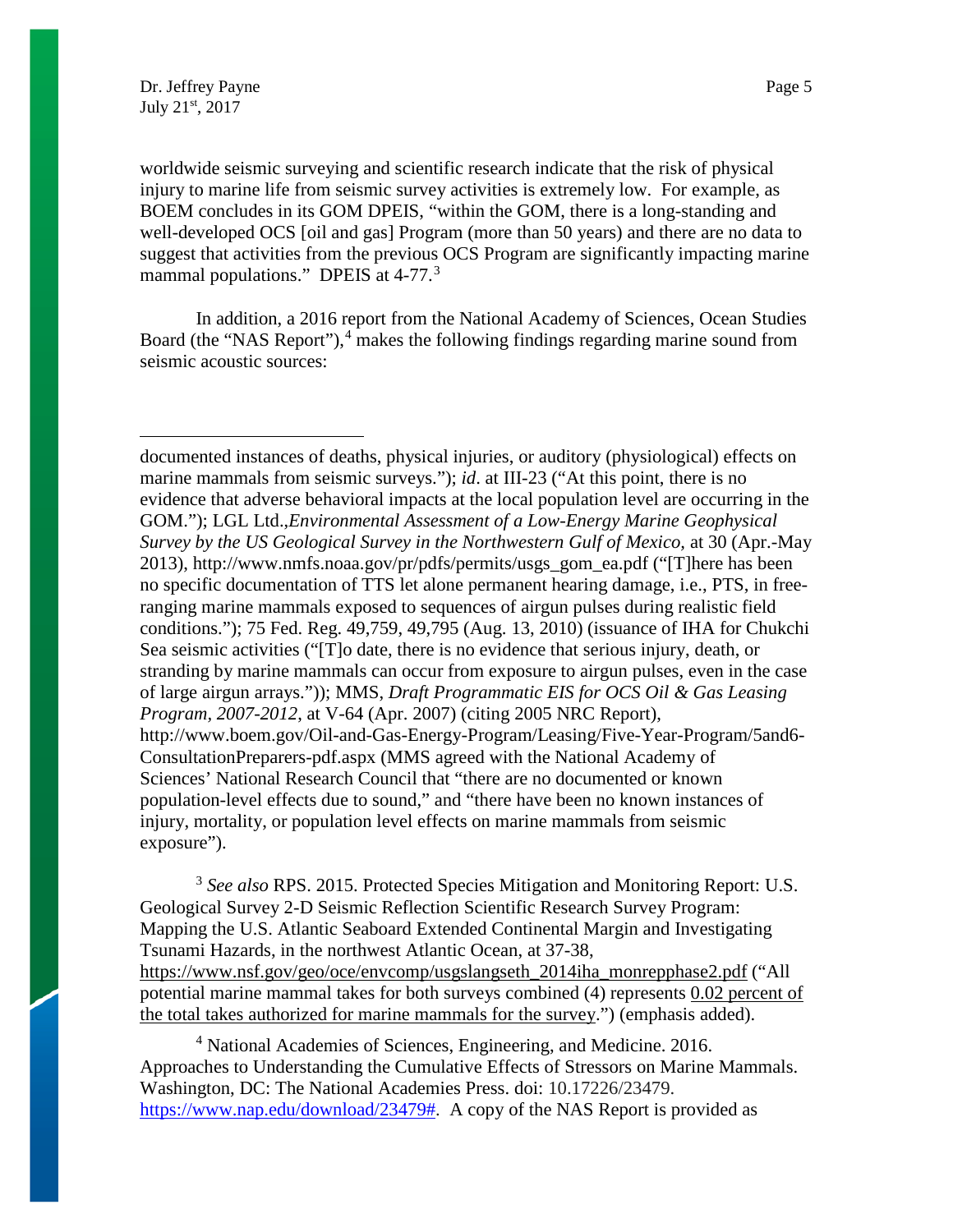$\overline{a}$ 

- "The National Research Council report Marine Mammal Populations and Ocean Noise (NRC, 2005) noted that: 'No scientific studies have conclusively demonstrated a link between exposure to sound and adverse effects on a marine mammal population.' That statement is still true...." (NAS Report at 16);
- "Evidence of the effects of noise on marine mammal populations is largely circumstantial or conjectural" (NAS Report at 28);
- "The probability of marine mammals experiencing PTS [injury] from anthropogenic activities will likely be sufficiently low as to preclude any population-level effects" (NAS Report at 35);
- "Miller et al. (2009) conducted controlled approaches of a commercial seismic survey vessel to make pass-by's of sperm whales in the Gulf of Mexico. The whales, which were exposed to received levels varying from 120-147 dBRMS at ranges varying from 1.4-12.8 km, did not change their direction of travel or behavioral state in response to exposure, but did decrease the energy they put into swimming and showed a trend for reduced foraging. Madsen et al. (2002) studied responses of sperm whales in Norwegian waters to seismic surveys at ranges > 20 km, and reported no responses at exposure ranging up to 123-130 dBRMS." (NAS Report at 56).

Consistent with BOEM's GOM-related findings and the NAS Report's findings, there are well-documented examples of long-term exposures of acoustically sensitive species where no biologically significant chronic or cumulative impacts have occurred. For example, oil and gas seismic exploration activities have been regularly conducted in the Beaufort and Chukchi Seas of the Arctic Ocean for decades, with regular monitoring and reporting to NMFS under the auspices of MMPA incidental take authorizations issued since the early 1990s. During this lengthy period of acoustic exposures, and despite annual lethal takes by Alaska Natives engaged in subsistence activities, bowhead whales have consistently increased in abundance to the point that they are believed to have reached carrying capacity. Similarly, no effects of G&G activities have been observed in Arctic ice seal populations.<sup>[5](#page-5-0)</sup>

Attachment \_\_\_ to this letter, for NMFS's consideration and for inclusion in the administrative record.

<span id="page-5-0"></span><sup>5</sup> *See, e.g.*, 84 Fed. Reg. 25,829, 25,834 (May 1, 2012) ("Bowhead whales have continued to travel to the eastern Beaufort Sea each summer despite seismic exploration in their summer and autumn range for many years (Richardson *et al.* 1987), and their numbers have increased notably (Allen and Angliss 2010). Bowheads also have been observed over periods of days or weeks in areas ensonified repeatedly by seismic pulses (Richardson *et al.* 1987; Harris *et al.* 2007)."); *id*. at 25,837 ("There is no specific evidence that exposure to pulses of air-gun sound can cause PTS [physical injury] in any marine mammal, even with large arrays of air-guns."); *id*. at 25,838 ("To date, there is no evidence that serious injury, death, or stranding by marine mammals can occur from exposure to air-gun pulses, even in the case of large air-gun arrays."); *id.* at 25,839 ("Thus, the proposed activity is not expected to have any habitat-related effects on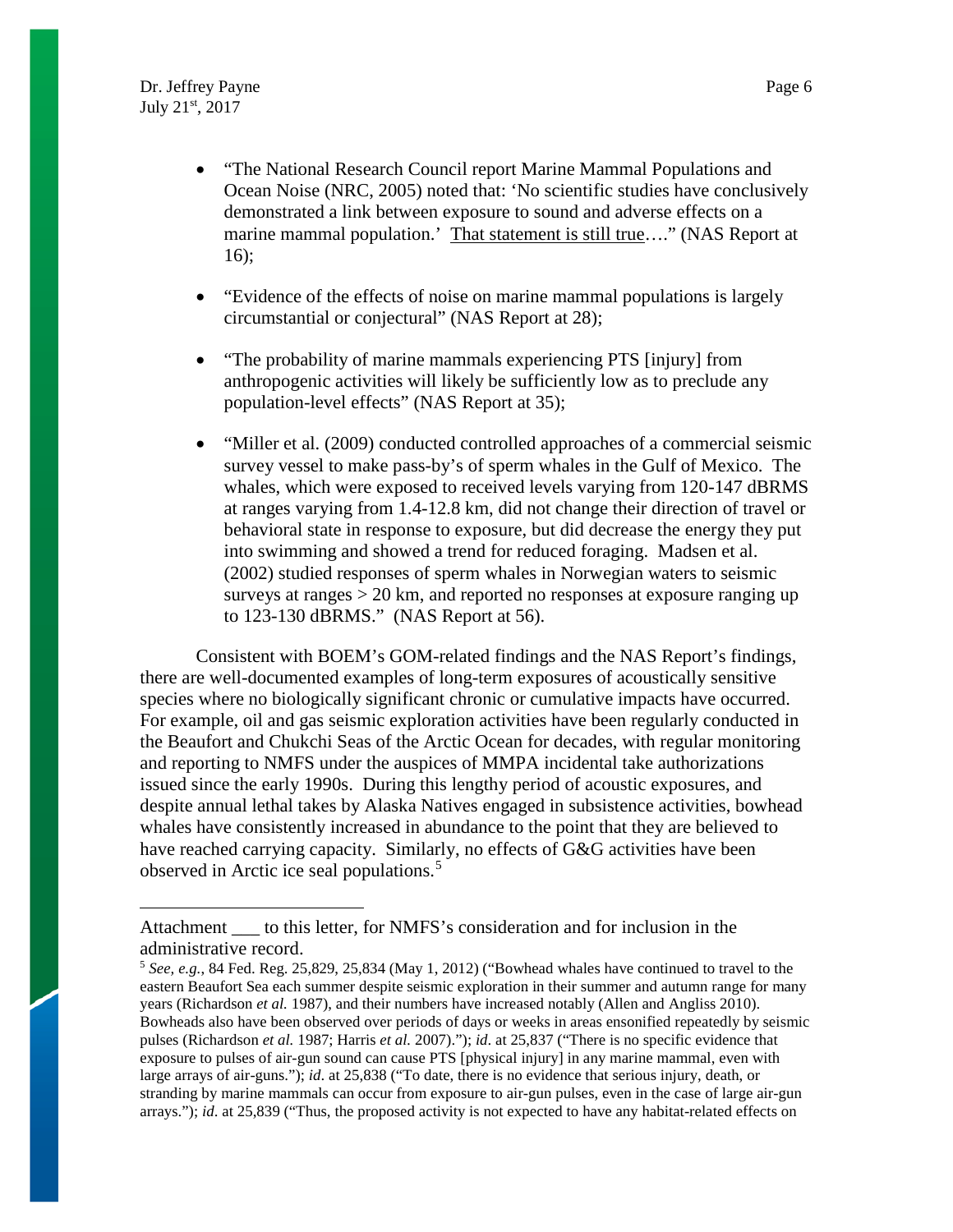$\overline{a}$ 

Finally, BOEM's Environmental Studies Program has spent more than \$50 million on protected species and sound-related research over more than four decades without finding evidence of adverse effects. *See* [http://www.boem.gov/BOEM-Science-](http://www.boem.gov/BOEM-Science-Note-August-2014/)[Note-August-2014/](http://www.boem.gov/BOEM-Science-Note-August-2014/) (*Science Notes*, Aug. 22, 2014) ("Since 1998, BOEM has partnered with academia and other experts to invest more than \$50 million on protected species and noise-related research."). The geophysical and oil and gas industries, the National Science Foundation, the U.S. Navy, and others have spent a comparable amount of money on researching potential impacts of anthropogenic sound on marine life and have found no evidence of biologically significant effects to populations. *See* [www.soundandmarinelife.org;](http://www.soundandmarinelife.org/) [https://www.nsf.gov/geo/oce/envcomp/;](https://www.nsf.gov/geo/oce/envcomp/) [http://greenfleet.dodlive.mil/environment/lmr/;](http://greenfleet.dodlive.mil/environment/lmr/) *see also*  [http://www.brahss.org.au/content/project.html.](http://www.brahss.org.au/content/project.html)

#### B. 2D Seismic Surveys – Towed Streamers

The proposed activity under review is the issuance of IHAs incidental to proposed 2D seismic surveys in the Atlantic OCS. Seismic surveys are the only feasible technology available to accurately image the subsurface before a single well is drilled. BOEM currently estimates that the Mid- and South Atlantic OCS holds at least 4.72 billion barrels of oil and 37.5 trillion cubic feet of natural gas. Although these estimates are impressive, it is widely believed that modern seismic imaging using the latest technology will enable BOEM to more accurately evaluate the Atlantic OCS resource base. The industry's advancements in geophysical technology – including seismic reflection and refraction, gravity, magnetics, and electromagnetic – will provide more realistic estimates of the potential resource. By utilizing these tools and by applying increasingly accurate and effective interpretation practices, IAGC's members can better locate and dissect prospective areas for exploration.

For the energy industry, modern seismic imaging reduces risk by increasing the likelihood that exploratory wells will successfully tap hydrocarbons and decreasing the number of wells that need to be drilled in a given area, reducing associated safety and environmental risks and the overall footprint for exploration. The use of modern seismic technology is similar to ultrasound technology—a non-invasive mapping technique built upon the simple properties of sound waves. Because survey activities are temporary and

prey species that could cause significant or long-term consequences for individual marine mammals or their populations."); 75 Fed. Reg. 49,760, 49,795 (Aug. 13, 2010) ("To date, there is no evidence that serious injury, death or stranding by marine mammals can occur from exposure to air-gun pulses, even in the case of large air-gun arrays."); *see also* Reichmuth, C., Ghoul, A., Sills, J., Rouse, A. and B. Southall. 2016. Low-frequency temporary threshold shift not observed in spotted or ringed seals exposed to single air gun impulses, J. Acoust. Soc. Am., 140: 2646-2658 ("There was no evidence that these single seismic exposures altered hearing – including in the highest exposure condition, which matched previous predictions of temporary threshold shift (TTS) onset …. The absence of observed TTS confirms that regulatory guidelines (based on M-weighting) for single impulse noise exposures are conservative for seals.").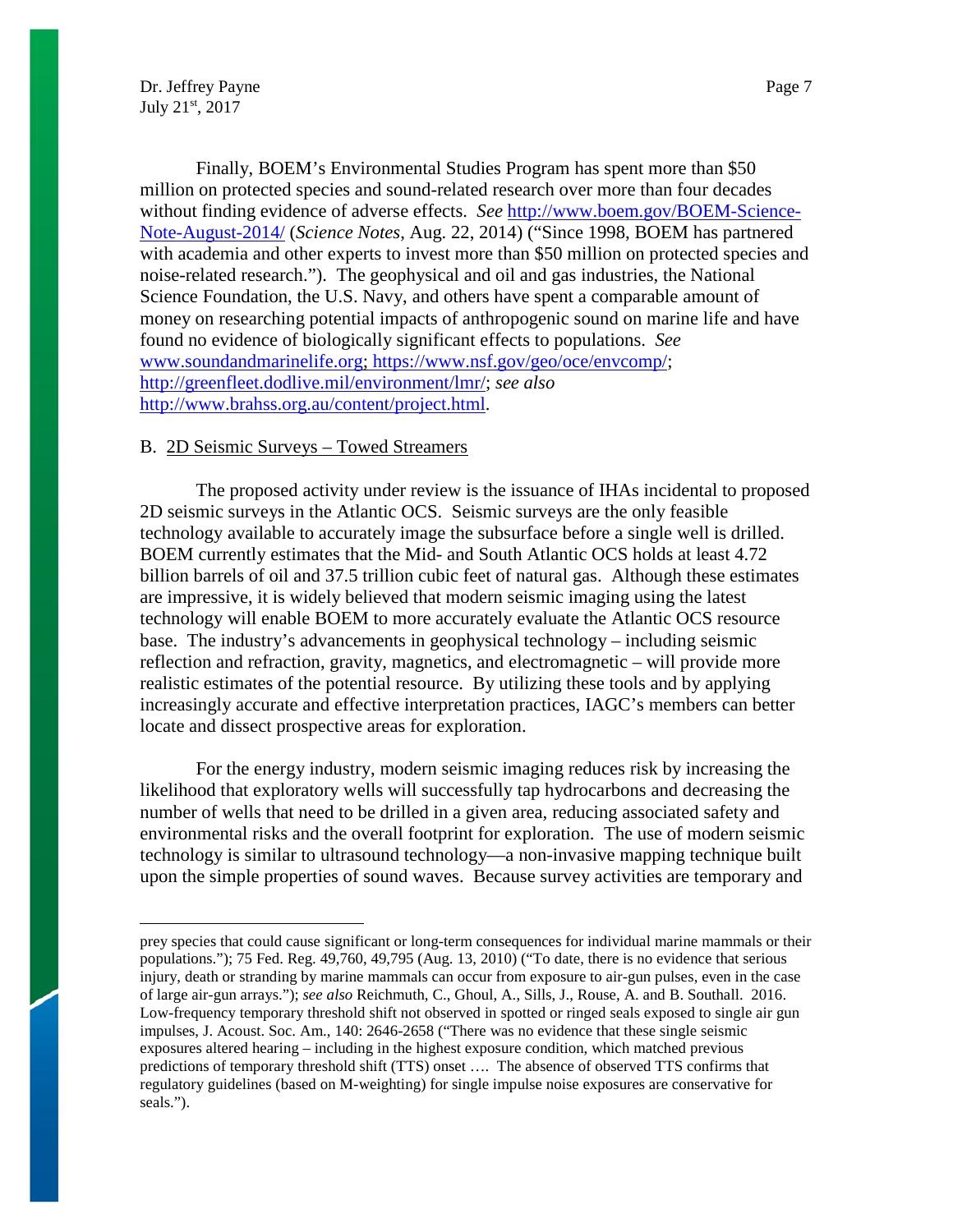transitory, it is the least intrusive and most cost-effective means to understanding where recoverable oil and gas resources likely exist in the Mid- and South Atlantic OCS.

To carry out these surveys, marine vessels use acoustic arrays, most commonly as a set of compressed air chambers, to create seismic pulses. A predominantly lowfrequency sound pulse is generated by releasing compressed air into the water as the vessel is moving. The pulses are bounced off the layers of rock beneath the ocean floor. The returning sound waves are detected and recorded by hydrophones that are spaced along a series of cables that are towed behind the survey ship. Seismologists then analyze the information with computers to visualize the features that make up the underground structure of the ocean floor. Once the data is processed, geophysicists interpret it and integrate other geoscientific information to make assessments of where oil and gas reservoirs may be accumulated. Based largely on this information, exploration companies will decide where, or if, to conduct further exploration for oil and gas.

Two-dimensional surveys are so-called because they only provide a 2D crosssectional image of the Earth's structure. These surveys are typically used for geologic research, initial exploration of a new region, and to determine data quality in an area before investing in a 3D survey. 2D towed-streamer surveys are acquired with a single vessel usually towing a single air source array and a single streamer cable. The streamer is a polyurethane-jacketed cable containing several hundred to several thousand sensors, most commonly hydrophones. The air source array directs energy downward towards the ocean floor. An integrated navigational system is used to keep track of where the air sources are activated, the positions of the streamer cable, and the depth of the streamer cable. The end of the cable is tracked with global positioning system (GPS) satellites, and tail buoys are attached at the end. Radar reflectors are routinely placed on tail buoys for detection by other vessels, and automatic identification system (AIS) devices are also routinely integrated into the tail buoys.

Ships conducting 2D surveys are typically 30-90 m (100-300 ft) long and tow a single-source array 200-300 m (656-984 ft) behind them approximately 5-10 m (16-33 ft) below the sea surface. The source array often consists of three subarrays, with six to twelve air source elements each, and measures approximately 12.5-18 m (41-60 ft) long and 16-36 m (52-118 ft) wide. Following behind the source array by 100-200 m (328- 656 ft) is a single streamer approximately 5 to 12 or more km (3.1-7.5 mi) long. The ship tows this apparatus at a speed of approximately 3 to 5 knots. Approximately every 10-15 seconds (i.e., a distance of 23-35 m [75-115 ft] for a vessel traveling at 4.5 kn [8.3 km/hr]), the air source array is activated. The actual time between activations varies depending on ship speed and the desired spacing.

Typical spacing between ship-track lines for 2D surveys, which is also the spacing between adjacent streamer line positions, is greater than a kilometer. Lines can transect each other and can be parallel, oblique or perpendicular to each other. 2D towed-streamer surveys are normally regional, covering a large area of ocean so that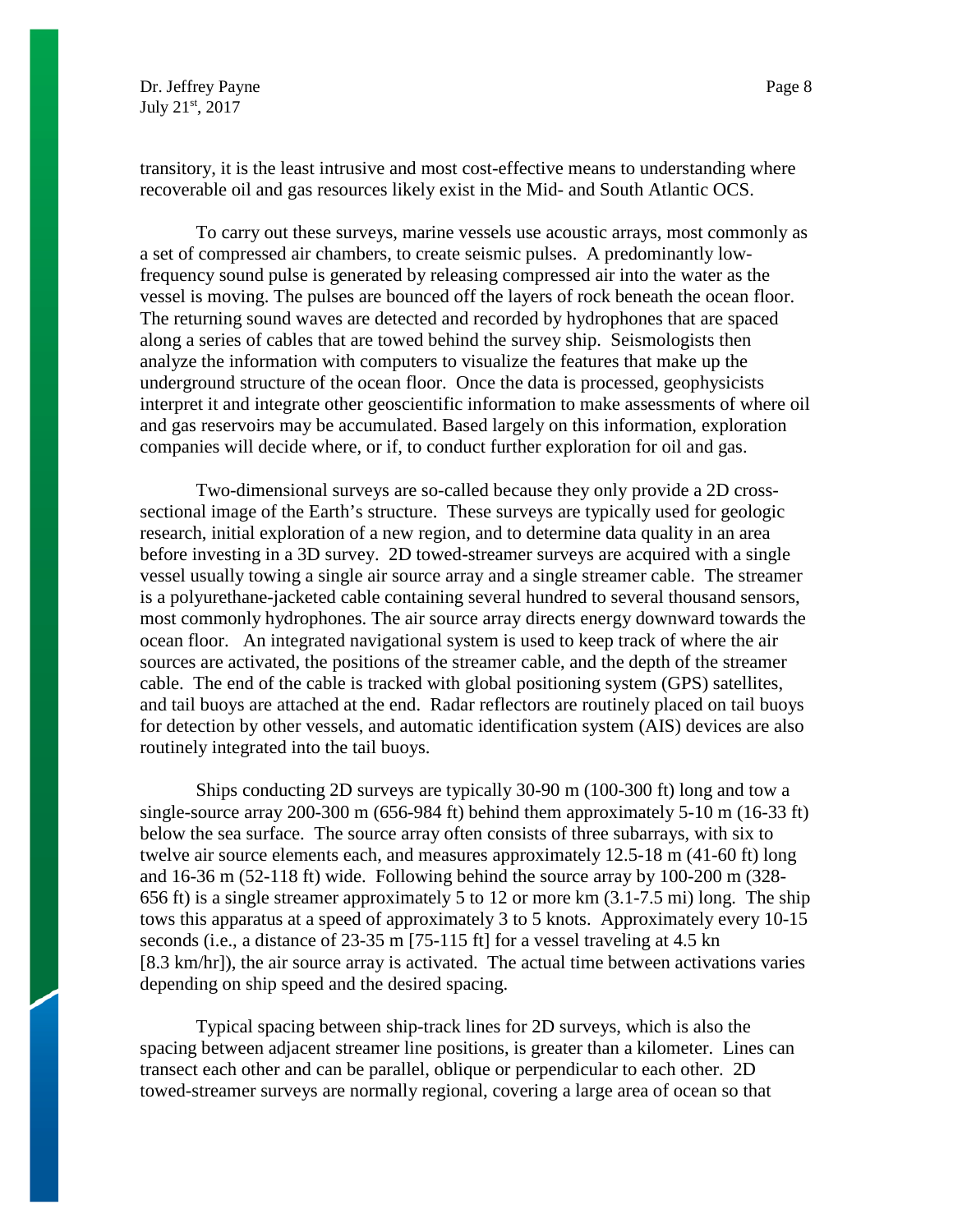activity is not always limited to a particular area. 2D surveys can provide high resolution imaging with tight line spacing intervals in shallow areas.

2D surveys can cover a larger area with less data density in less detail, resulting in a lower cost per area covered. Geophysical contractors often have proprietary methods of data acquisition that may vary depending on their seismic target and data-processing capabilities, making each contractor's dataset unique. While surveying, and after a prescribed ramp-up of the output of the array to full-operation intensity, a vessel will travel along a linear track for a period of time until a full line of data is acquired. Upon reaching the end of the track, the ship takes typically 2 - 6 hr to turn around and start along another track, varying depending on the spacing between track lines, the length of track lines, and the objectives of a specific survey. Some 2D surveys might include only a single long line. Others may have numerous lines, with line spacings of 2 km in some cases, and 10 km in other cases. Data acquisition generally takes place day and night and may continue for days, weeks, or months, depending on the size of the survey area. Data acquisition is not, however, continuous. A typical seismic survey experiences approximately 20 to 30 percent of non-operational downtime due to a variety of factors, including technical or mechanical problems, standby for weather or other interferences, and performance of mitigation measures (e.g., ramp-up, pre-survey visual observation periods, and shutdowns).

## **II. MARINE MAMMALS**

More than four decades of worldwide seismic surveying and scientific research indicate that the risk of direct physical injury to marine mammals is extremely low, and currently there is no scientific evidence demonstrating biologically significant negative impacts on marine life populations. *See, e.g.,* 77 Fed. Reg. 25,829, 25,838 (May 1, 2012) (issuance of IHA for Beaufort Sea seismic activities ("To date, there is no evidence that serious injury, death, or stranding by marine mammals can occur from exposure to airgun pulses, even in the case of large air-gun arrays."); *DEIS for Gulf of Mexico OCS Eastern Planning Areas Lease Sales 225 and 226* (BOEM 2013-0116) ("Within the [Gulf of Mexico Central Planning Area],...there is a long-standing and well-developed OCS Program (more than 50 years); there are no data to suggest that activities from the preexisting OCS Program are significantly impacting marine mammal populations."); LGL Ltd., *Environmental Assessment of a Low-Energy Marine Geophysical Survey in the Northwestern Gulf of Mexico,* at 30 (Apr.- May 2013) ("[T]here has been no specific documentation of [temporary threshold shift] let alone permanent hearing damage, i.e., [permanent threshold shift], in free-ranging marine mammals exposed to sequences of airgun pulses during realistic field conditions.").

While seismic operations can be detected at great distances under certain oceanographic conditions and locations, so can sound waves generated by earthquakes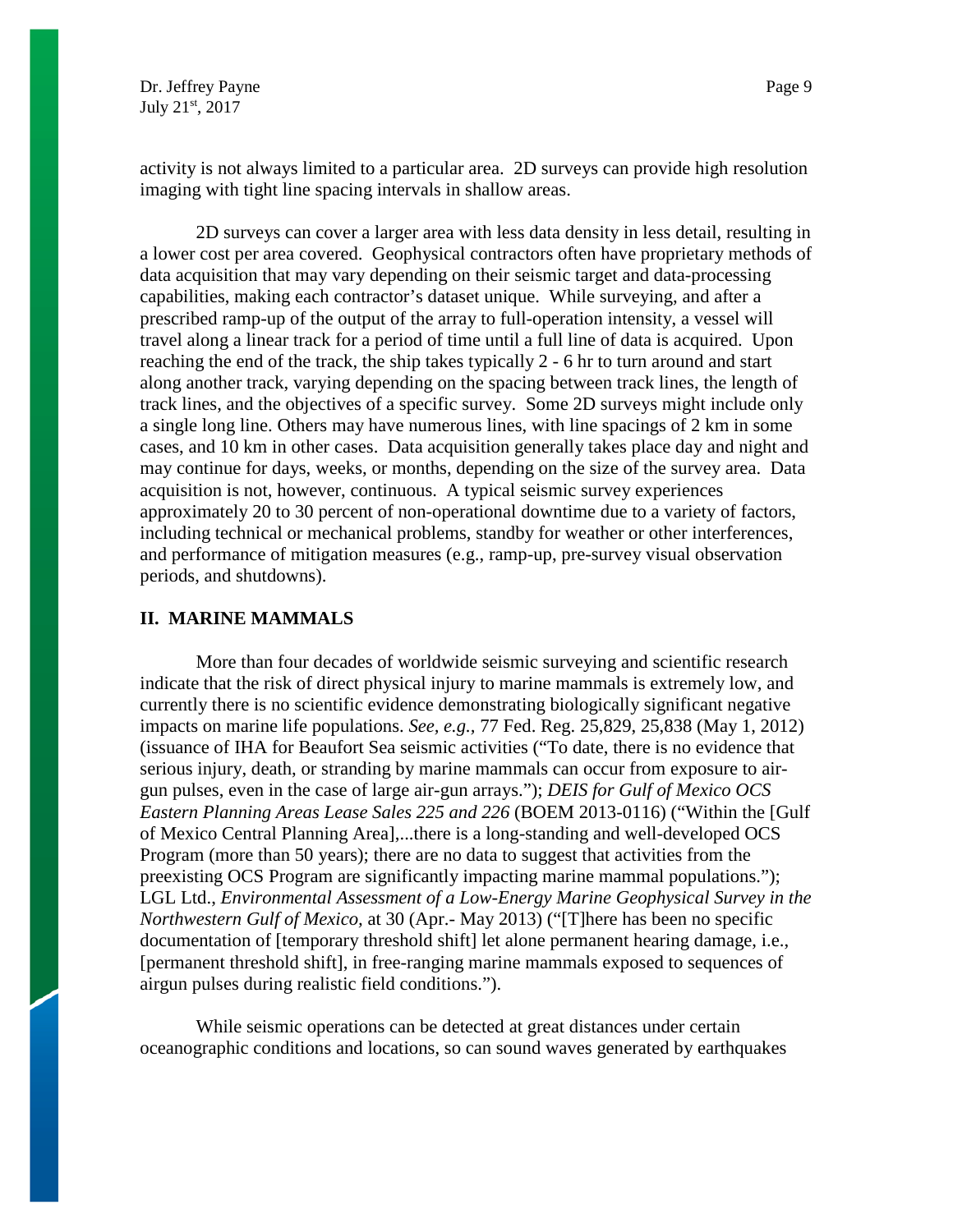and baleen whale calls.<sup>[6](#page-9-0)</sup> The deep sound channel in the Atlantic OCS, often cited for the notion that sound from seismic operations can be detected outside of a survey's established exclusion zone, does not extend onto the continental shelf off the mid-Atlantic region. Furthermore, marine animals would need to be present in the deep sound channel to receive the higher levels of sound in the deep sound channel and few species dive that deep in the Atlantic sites of interest; this is especially true for the baleen whale species of greatest concern. Seismic sound is expected to decline to ambient levels within tens of kilometers, not thousands. The seismic air source array is engineered to direct its energy downward, rather than laterally, which the National Marine Fisheries Service admits is in itself a mitigation measure.<sup>[7](#page-9-1)</sup> In addition, seismic energy sources are predominantly low frequency, below the hearing range of many marine species. For any sound that is transmitted horizontally, the signal strength decreases rapidly and even in these unusual circumstances, is at such low frequency that it does not cause injury to marine mammals. Sound that is below 100 dB in water – even if it travels hundreds or thousands of km – is about the equivalent to a whisper, since normal baseline sound levels in the ocean, at frequencies below 200-300 HZ, are generally 80-90 dB (in some areas such as the busy ports of the Atlantic coast, ambient sound may be as high as 110- 120 dB due to ship noise).<sup>[8](#page-9-2)</sup>

What evidence there is of potential behavioral disturbance from seismic operations suggests minor and transitory effects, such as temporarily leaving the survey area, and these effects "have not been linked to negative impacts on populations."[9](#page-9-3) Nevertheless, industry funds independent research to further our understanding of the effects of seismic surveys on marine life. This is helping to remove uncertainties about possible effects of seismic surveys.

<span id="page-9-0"></span> $\frac{1}{6}$  $6$  Nieukirk, SL, Mellinger DK, Moore SE, Klinck K, Dziak RP, and Goslin J. 2012. Sounds from airguns and fin whales recorded in the mid-Atlantic Ocean, 1999-2009. J Acoust Soc Am 131(2):1102-1112; Munk W, Worcester P, and Wunsch C. 1995. Ocean Acoustic Tomography. Cambridge U Press, Cambridge, UK. <sup>7</sup> *New Jersey v. National Science Foundation*, 3:14-cv-0429 (US Dist. Ct. New Jersey), Federal Defendants' Brief in Opposition to Plaintiffs' Motion for Declaratory and Injunctive Relief at 25 (July 7,

<span id="page-9-2"></span><span id="page-9-1"></span><sup>2014).</sup> 

<sup>8</sup> Richardson WJ, Greene Jr. CR, Malme CI, and Thomson DH. 1995. Marine Mammals and Noise. Academic Press, NY. *See also* Acoustic Ecology Institute, *Seismic Surveys at Sea: The contributions of airguns to ocean noise.* August 2005 (An air source array with a source level of 200 – 230 dB "drops quickly to under 180 dB (usually within 50- 500 m depending on source level and local conditions), and continues to drop more gradually over the next few kilometers, until leveling off at somewhere near 100 dB."); IAGC. 2014. Fundamentals of Sound in the Marine Environment (Due to the different environmental properties of water and air, "62 dB must be subtracted from any sound measurement under water to make it equal to the same sound level in the air."), available at[: http://www.iagc.org/files/5043/;](http://www.iagc.org/files/5043/) University of Rhode Island, *Sound levels of common sounds in air re 20 µPa¸* 2013, available at: [http://www.dosits.org/science/soundsinthesea/airwater.](http://www.dosits.org/science/soundsinthesea/airwater) 9 BOEM, *The Science Behind the Decision: Answers to Frequently Asked Questions about the Atlantic* 

<span id="page-9-3"></span>Geological and Geophysical Activities Programmatic Environmental Impact Statement, August 22, 2014.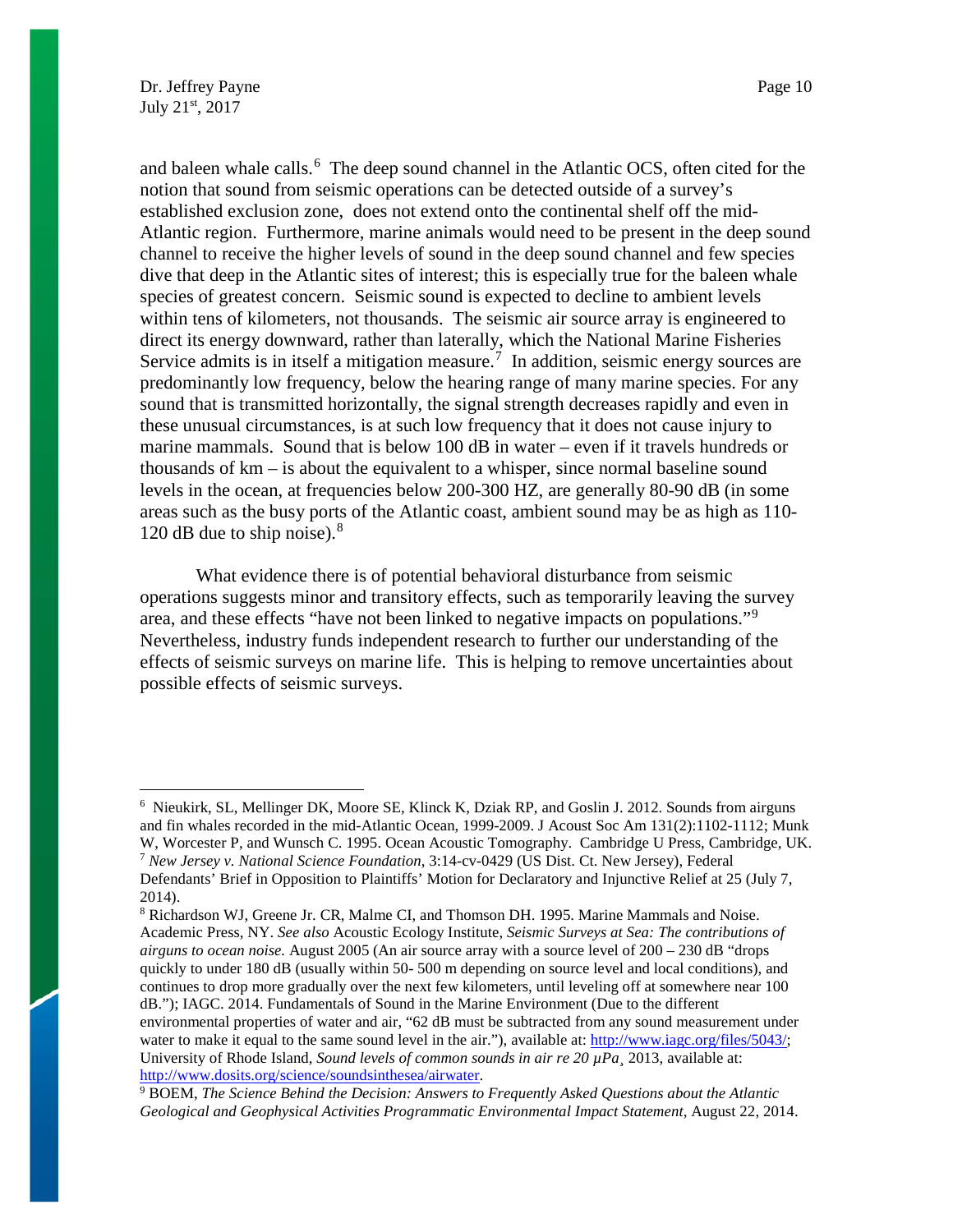# **III. SEA TURTLES, FISH & INVERTEBRATE[S10](#page-10-0)**

The proposed activity requested for state consistency review, the authorization of the incidental take of marine mammals, does not cover the take or in any way affect sea turtles, fish or invertebrates. Regardless, the best available science indicates that seismic surveys, even in preexisting active OCS programs in the Gulf of Mexico, do not result in any significant impact to sea turtles. *See supra* note 1 at 2-23 ("no significant cumulative impacts to sea turtles would be expected as a result of the proposed exploration activities when added to the impacts of past, present, or reasonably foreseeable oil and gas development in the area, as well as other ongoing activities in the area"); BOEM, *Final EIS for Gulf of Mexico OCS Oil and Gas Western Planning Area Lease Sales 229, 233, 238, 246, and 248 and Central Planning Area (CPA) Lease Sales 227, 231, 235, 241, and 247,* at 4-235, 4-741 ("[T]here are no data to suggest that routine activities from the preexisting OCS Program are significantly impacting sea turtle populations."). Furthermore, sea turtles are not as sensitive to sound as marine mammal species. *See*  PEIS, Appx. I. Regardless, seismic surveys shutdown for sea turtles detected within a designated exclusion zone and work with NMFS to employ any necessary protective measures.

Marine seismic surveys have been conducted since the 1950s and experience shows that fisheries and seismic activities can and do coexist. There has been no observation of direct physical injury or death to free-ranging fish caused by seismic survey activity, and there is no conclusive evidence showing long-term or permanent displacement of fish. Any impacts to fish from seismic surveys are short-term, localized and are not expected to lead to significant impacts on a population scale.

As discussed in detail above, seismic vessels move along a survey tract in the water creating a line of seismic impulses. As the seismic vessel is in motion, each signal is short in duration, local and transient. Fish will often react to these pulses by temporarily swimming away from the seismic air source. Since seismic surveys are a moving sound source, impacts on fish are inherently local and short-term. While some studies have shown that various life stages of fish and invertebrate can be physically affected by exposure to seismic surveys, in all of these cases, the subjects were very close

<span id="page-10-0"></span><sup>&</sup>lt;sup>10</sup> For more information, *see* Science for Environment Policy, Future Brief: Underwater Noise, European Commission, June 2013: http://ec.europa.eu/environment/integration/research/newsalert/pdf/FB7.pdf; "Stocks at a Glance – Status of Stocks" 2011, U.S.Department of Commerce, NOAA:

[www.nmfs.noaa.gov/stories/2012/05/05\\_14;](http://www.nmfs.noaa.gov/stories/2012/05/05_14) Boeger, W.A., Pie, M.R., Ostrensky, A., Cardoso, M.F., 2006. The Effect of Exposure to Seismic Prospecting on Coral Reef Fishes; Brazil. J. Oceanogr. 54, 235-239; 3D marine seismic survey, no measurable effects on species richness or abundance of a coral reef associated fish community. Mar. Pollut. Bull. (2013), [http://dx.doi.org/10.1016/j.marpolbul.2013.10.031;](http://dx.doi.org/10.1016/j.marpolbul.2013.10.031) Hassel, A., Knutsen, T., Dalen, J., Skaar, K., Lokkeborg, S., Misund, O.A., Osten, O., Fonn, M., Haugland, E.K., 2004. Influence of seismic shooting on the lesser sand eel. ICES J. Mar. Sci. 61, 1165-1173; Pena, H., Handegard, N.O. and Ona, E. 2013. Feeding herring schools do not react to seismic air gun surveys. ICES J. Mar. Sci, [http://icesjms.oxfordjournals.org/content/70/6/1174.short?rss=1;](http://icesjms.oxfordjournals.org/content/70/6/1174.short?rss=1) Saetre, R. and E. Ona, 1996. Seismic investigations and damages on fish eggs and larvae; an evaluation of possible effects on stock level. Fisken og Havet 1996:1-17, 1-8.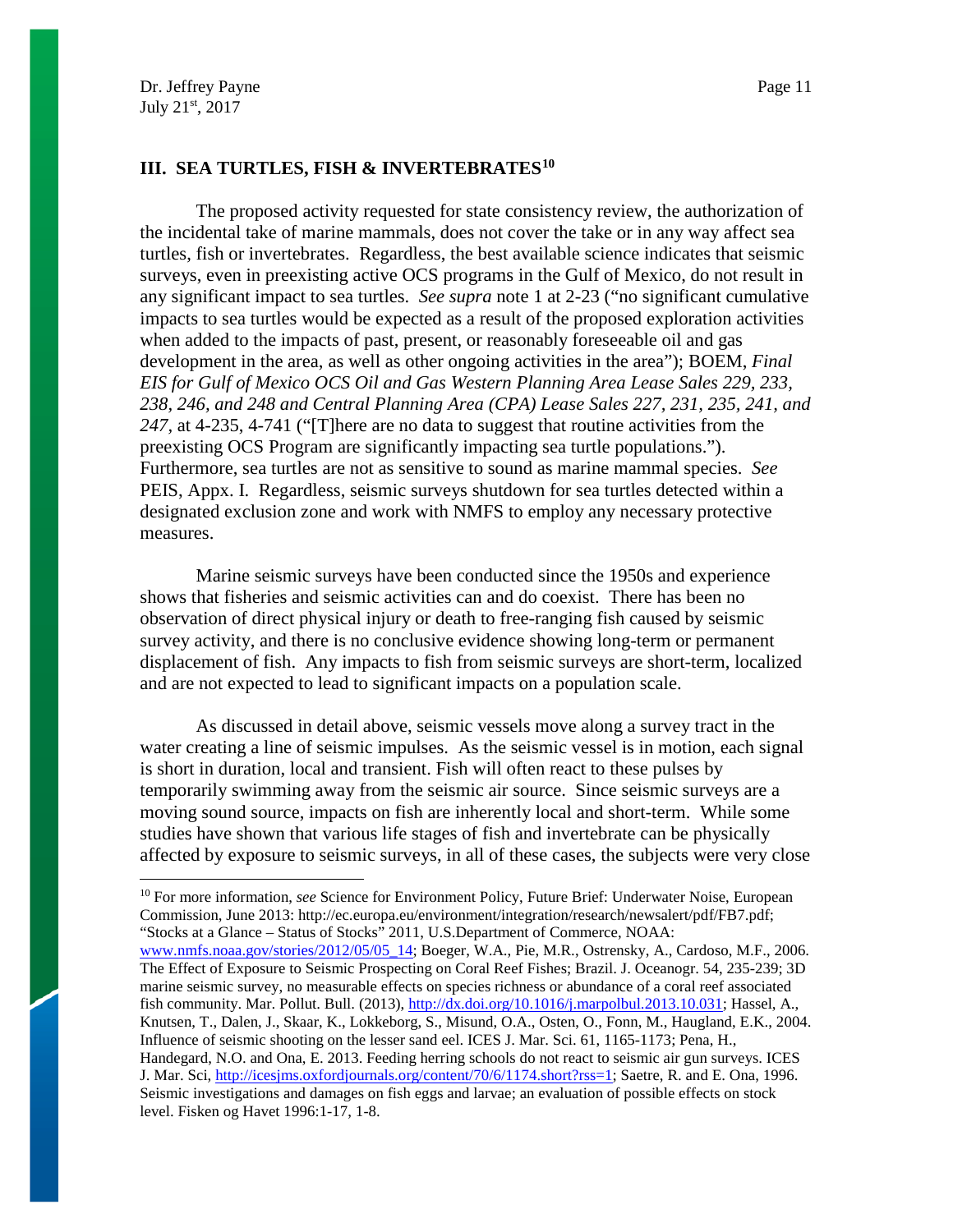to the seismic source or subjected to exposures that are virtually impossible to occur under natural conditions. In addition, many marine crustaceans such as horseshoe crabs congregate in bays and nearshore areas where seismic activities are not proposed to occur.

Sounds from active acoustic sound sources such as seismic surveys may result in fish temporarily moving away from the sound source, potentially causing a localized reduction in fish catch in close proximity to the seismic source. There is no conclusive evidence, however, showing long-term or permanent displacement of fish. Similar seismic surveys conducted for research in the Atlantic OCS in the past did not result in any noticeable effects on commercial or recreational fish catches (based on a review of NMFS data from months surveys were conducted and noting "there was absolutely no evidence of harm to marine species" nor fish).<sup>11</sup> During seismic surveys, a vessel exclusion zone is maintained around the survey vessel and its towed streamer arrays to avoid interruption of commercial fishing operations, including setting of fishing gear.

A recent report published in *Nature Ecology & Evolution* (22 June 2017, Volume 1; Article Number 0195) purports to demonstrate, but does not prove the conclusion that seismic survey air sources negatively impact zooplankton. The small sample size, variability in the baseline and experimental data, and the large number of speculative conclusions that appear inconsistent with the data collected over a two-day period undermine confidence in the reported values for the degree of impact. Both statistically and methodologically, this project falls short of what would be needed to provide a convincing case for adverse effects from geophysical survey operations.

In addition, because the sound output from a seismic survey is immediate and local, there is no contaminate residue or destruction of habitat. However, prior to G&G permit approval in the Atlantic OCS, site-specific environmental assessments will include an Essential Fish Habitat ("EFH") assessment to determine whether the specific activity and location would cause a significant adverse effect to fisheries and EFH.

## **IV. MITIGATION MEASURES**

IAGC supports implementation of mitigation measures that are commensurate to the potential risk and supported by the best available science, and its members comply with mitigation and monitoring measures required after BOEM and NMFS conduct sitespecific environmental assessments. Measures commonly used by the seismic industry including timing seismic surveys to avoid known areas of biological significance, such as whale foraging or breeding areas or avoiding seasonal marine life occurrences and known migration areas, such as the North Atlantic Right Whale time-area closures identified in the Final Programmatic Environmental Impact Statement for Proposed G&G Activities in the Mid- and South Atlantic OCS ("PEIS"). *See* 79 Fed. Reg. 13,074 (Mar. 7, 2014). Before a seismic survey begins, visual monitoring is undertaken to check for the presence

<span id="page-11-0"></span> <sup>11</sup> *See, supra,* note 3 at 25-26, citing Exhibit D*,* Higgins Decl. ¶ 21, Exhibit D, Mountain Decl. ¶ 8.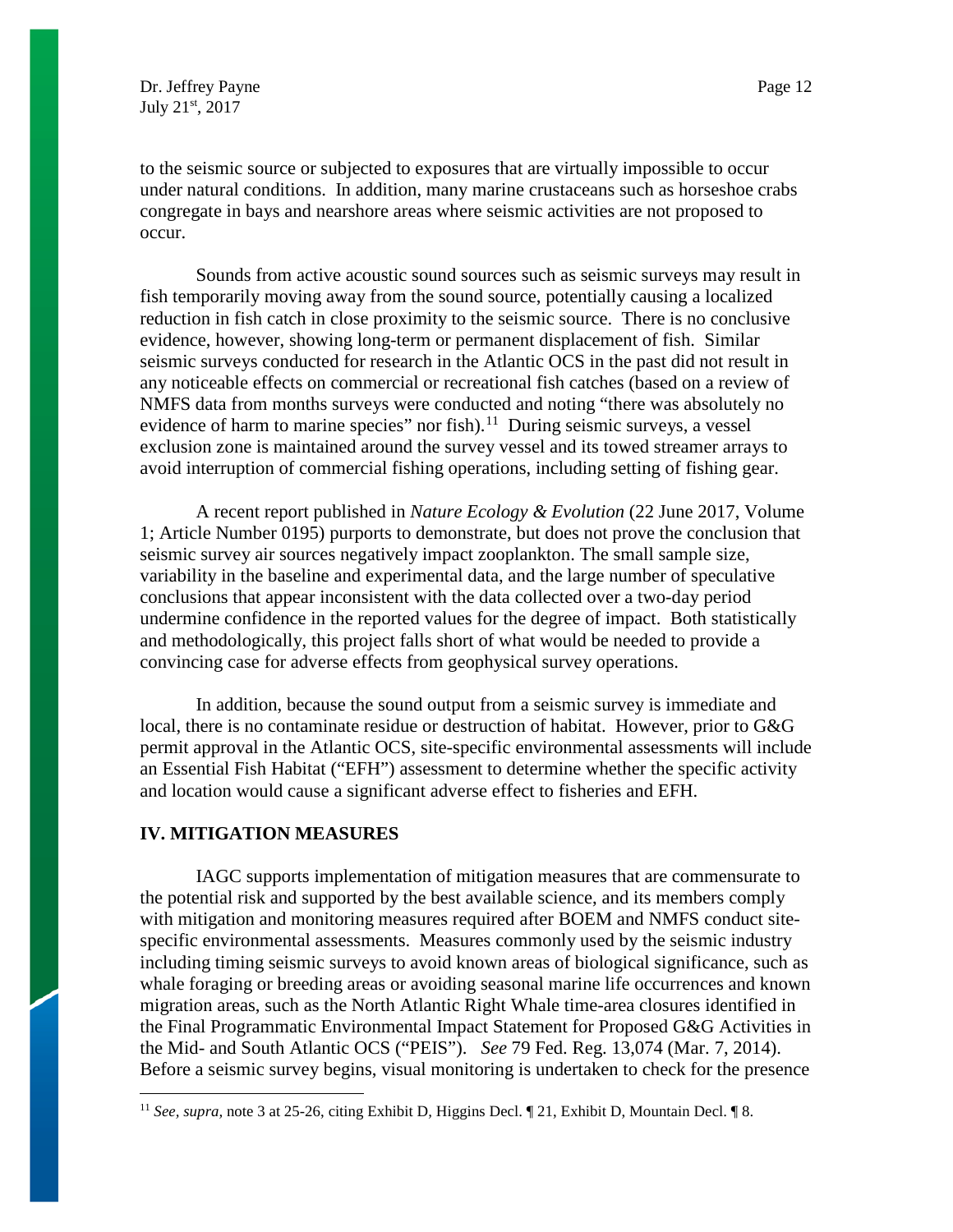of marine mammals and other marine species within a specific precautionary, or exclusion zone, often using dedicated marine mammal observers (MMOs) or protected species observers (PSOs). Soft-start, or ramp-up, procedures provide a gradual build-up of the seismic sound source and allow marine life to swim away before starting the survey. Further monitoring may be conducted using passive acoustic monitoring technology (PAM), which may detect vocalizing marine mammals during periods of low visibility. In the event marine mammals are detected in the exclusion zone, seismic operations will not begin for a certain time period until the marine mammal moves away. Similarly, a seismic survey will shut down if the marine mammal is observed entering the exclusion zone once operations have begun.

The mitigation measures implemented in the Atlantic OCS will be similar, if not more stringent, than measures previously employed by the industry. And in these past surveys, there have been no observations of injury, death, or stranding to marine life. Conservative acoustic thresholds adopted by the agencies and preventative mitigation measures are intended to prevent any potential impact to marine life. Subsequent environmental impact assessment specific to each pending G&G permit will satisfy NEPA, MMPA and ESA requirements, including evaluation of essential fish habitat and avoidance of disturbance to "special areas, such as sensitive benthic (seafloor) biological communities, national marine sanctuaries, historic and prehistoric sites, and cable or other infrastructure."[12](#page-12-0) Extensive mitigation and monitoring efforts will ensure any significant impacts will be avoided and seismic activities will have no more than a negligible impact on marine mammal stocks.

Thank you for the opportunity to comment on requests from Atlantic coastal states to review proposed Incidental Harassment Authorizations for the incidental take of marine mammals pursuant to proposed G&G activities in the mid- and south Atlantic OCS. IAGC may submit supplemental comments as additional state requests are filed. Should you wish to discuss our submission in more detail please do not hesitate to contact myself or Dustin Van Liew, Director – Regulatory  $\&$  Governmental Affairs (dustin.vanliew@iagc.org).

Yours sincerely,

Unifilic. Martin

Nikki C. Martin President, International Association of Geophysical Contractors T: +1 713 957 8080

<span id="page-12-0"></span><sup>&</sup>lt;sup>12</sup> BOEM. Record of Decision, Atlantic OCS Proposed Geological and Geophysical Activities, Mid-Atlantic and South Atlantic Planning Areas, Final Programmatic Environmental Impact Statement, at 2 (August 11, 2014). In addition, BOEM's Record of Decision and PEIS outlines guidance to prevent discharge of trash and marine debris and requires coordination with Department of Defense and NASA to avoid conflicts with military operations.